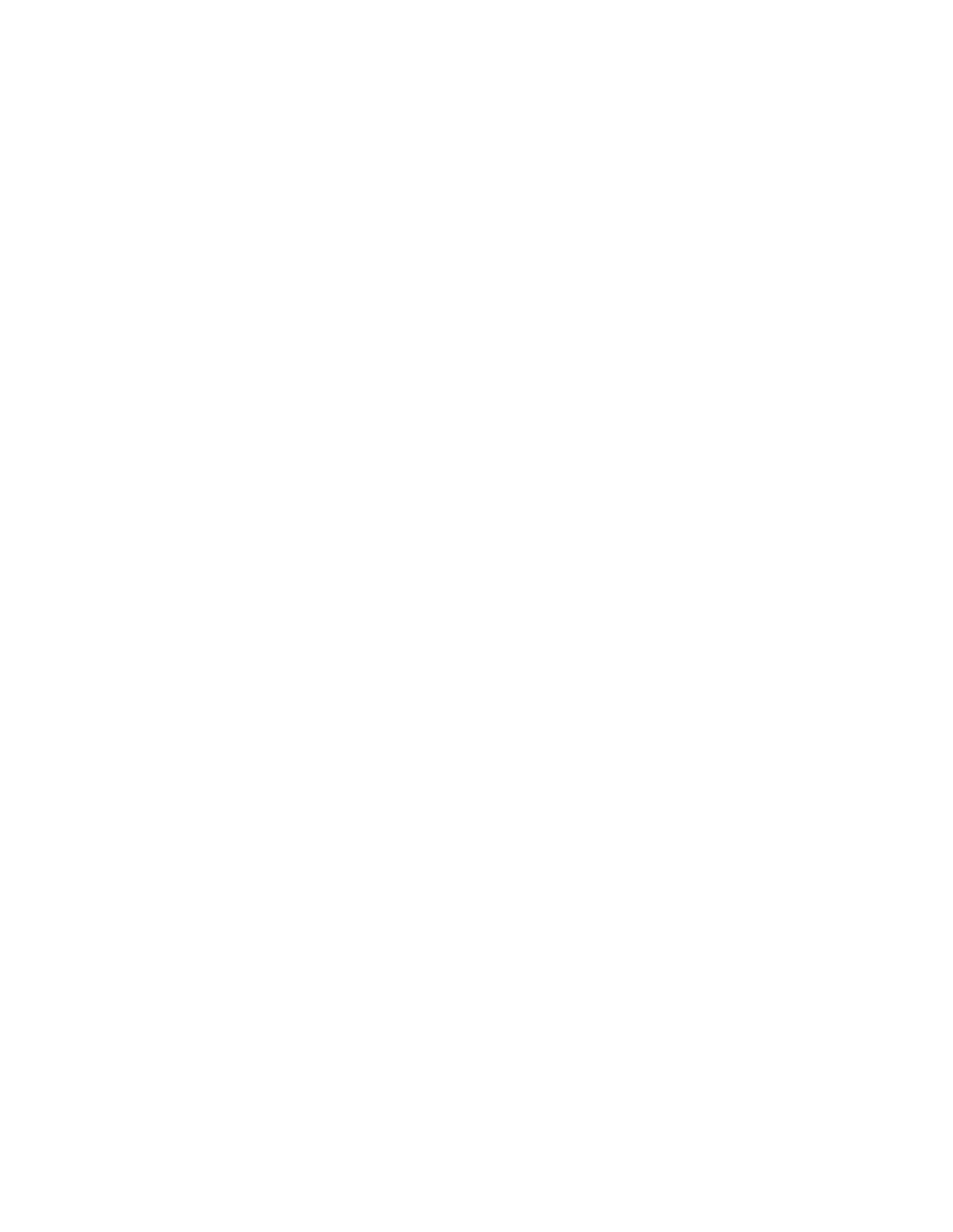# WORLD BANK GROUP INTERNATIONAL MONETARY FUND

# WORLD BANK GROUP AND INTERNATIONAL MONETARY FUND SUPPORT FOR DEBT RELIEF

### UNDER THE COMMON FRAMEWORK AND BEYOND

March 25, 2021

Prepared by the staffs of the World Bank Group and the International Monetary Fund

Approved by

Marcello Estevão (WBG) and Jeromin Zettelmeyer (IMF)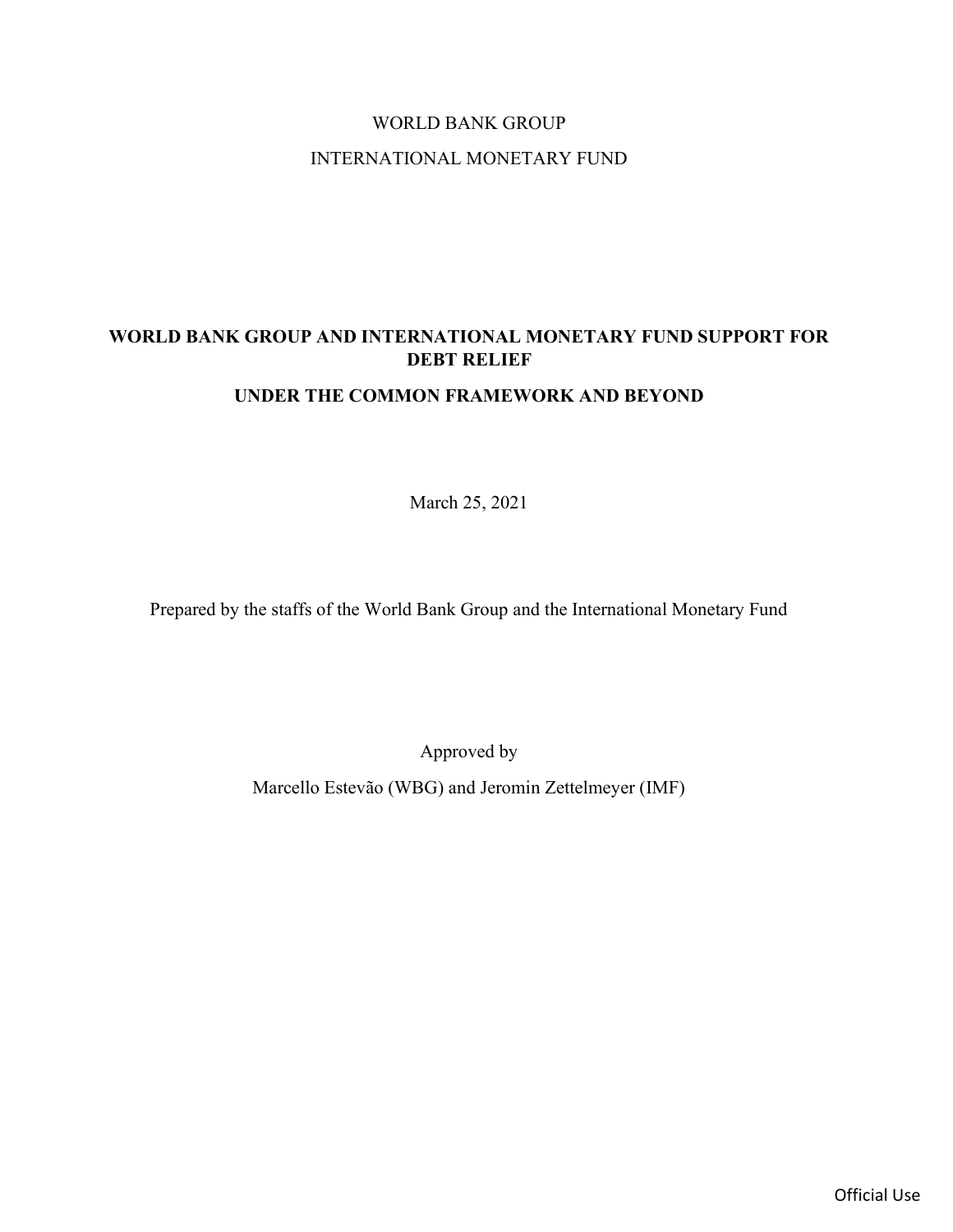## TABLE OF CONTENT

| II.           |                                                       |  |
|---------------|-------------------------------------------------------|--|
| III.          |                                                       |  |
| IV.           | TAILORED DEBT TREATMENT: MAXIMIZING THE IMPACT OF THE |  |
| $V_{\cdot}$   | COMPLEMENTARY ACTIONS BEYOND THE DSSI AND COMMON      |  |
|               |                                                       |  |
| <b>FIGURE</b> |                                                       |  |
|               |                                                       |  |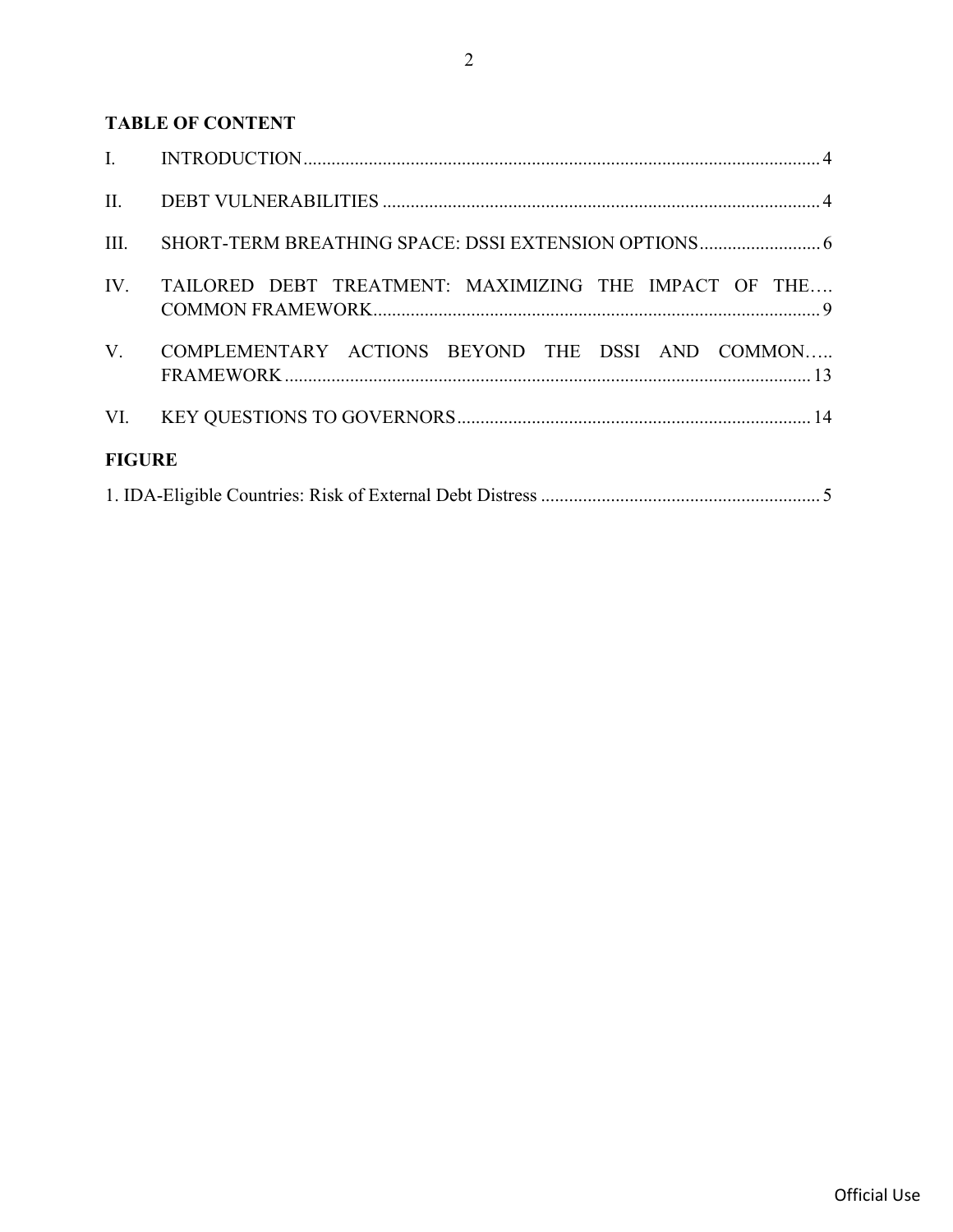# LIST OF ABBREVIATIONS AND ACRONYMS

| <b>ASA</b>  | <b>Advisory Service and Analytics</b>                  |
|-------------|--------------------------------------------------------|
| CF          | <b>Common Framework</b>                                |
| DLP         | Debt Limits Policy                                     |
| DPF         | <b>Development Policy Financing</b>                    |
| <b>DPO</b>  | <b>Development Policy Operation</b>                    |
| DRF         | <b>Debt Reduction Facility</b>                         |
| DSA         | Debt Sustainability Analysis                           |
| DSF         | Debt Sustainability Framework                          |
| GDP         | <b>Gross Domestic Product</b>                          |
| DSSI        | Debt Service Suspension Initiative                     |
| <b>GRID</b> | Green, resilient and inclusive development             |
| IDA         | <b>International Development Association</b>           |
| IDS         | <b>International Debt Statistics</b>                   |
| IFI         | <b>International Financial Institutions</b>            |
| IMF         | <b>International Monetary Fund</b>                     |
| LIC         | Low-Income Country                                     |
| LIC DSF     | Joint Bank-Fund Debt Sustainability Framework for LICs |
| MDB         | Multilateral Development Bank                          |
| MOU         | Memorandum of Understanding                            |
| PC          | Paris Club                                             |
| PPG         | Public and Publicly Guaranteed                         |
| <b>SDFP</b> | Sustainable Development Finance Policy                 |
| <b>SDR</b>  | <b>Special Drawing Right</b>                           |
| TA          | <b>Technical Assistance</b>                            |
| <b>WBG</b>  | World Bank Group                                       |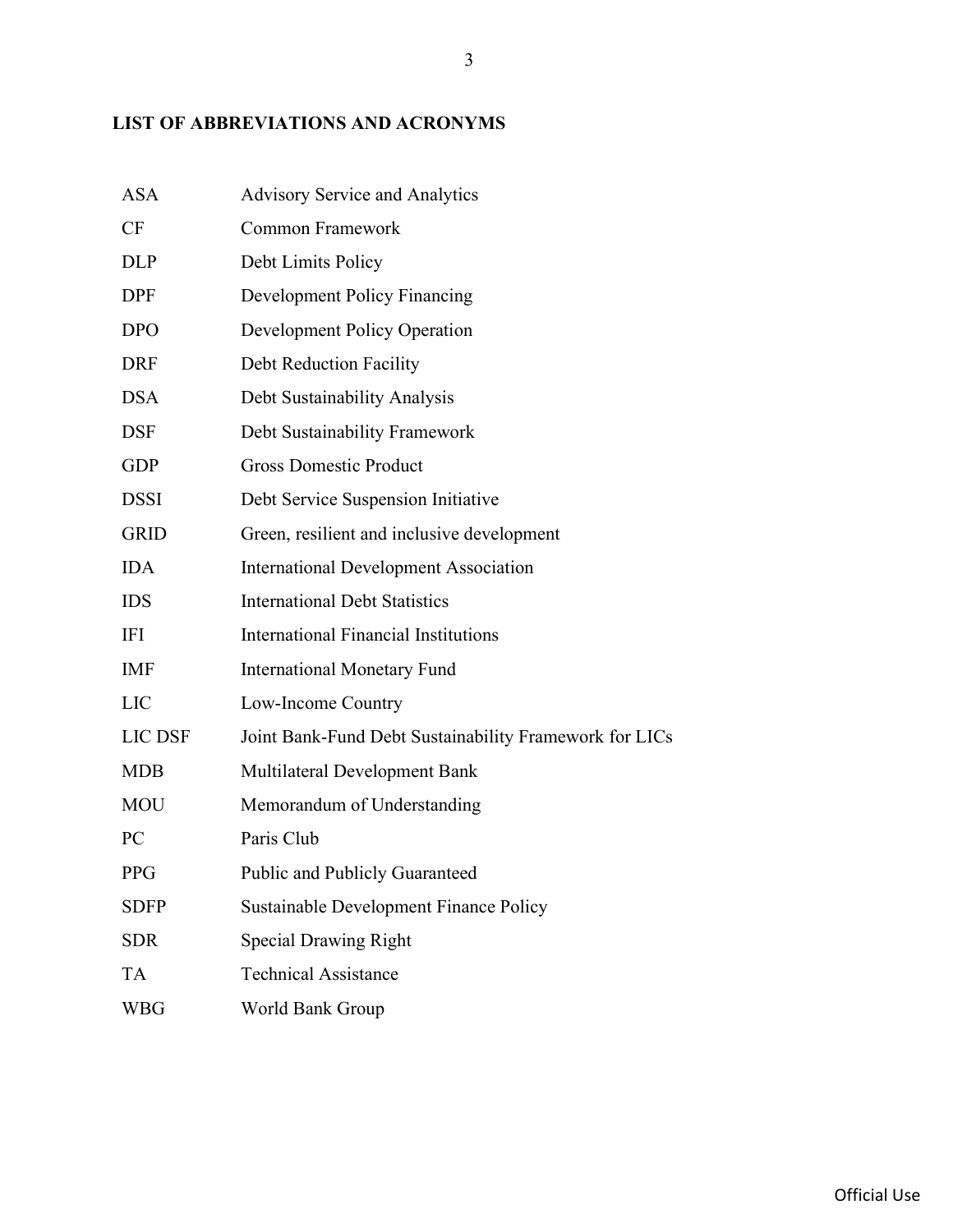#### WORLD BANK GROUP AND INTERNATIONAL MONETARY FUND SUPPORT FOR DEBT RELIEF UNDER THE COMMON FRAMEWORK AND BEYOND

#### I. INTRODUCTION

1. The October 2020 meeting of the Development Committee gave the World Bank Group and IMF a mandate to address debt challenges in low-income countries and to do so in a way that supports green, resilient, and inclusive development and poverty reduction. The Communique called on the Fund and the Bank to "review the debt challenges of low-income countries and propose actions to address their fiscal and debt stress". It also called on the Bank and the Fund to "help countries rebuild better, including promoting … an inclusive and sustainable recovery… and addressing the challenges of economic and environmental vulnerabilities, including climate change." In an open letter, the Ministers of the Netherlands, Denmark, France, Spain, Germany and Sweden wrote: "We ask the World Bank and IMF to deliver on a coherent approach to debt restructuring. We need to make sure we do not lose sight of green and inclusive reforms because of limited fiscal space and a looming debt crisis."

2. This paper discusses World Bank and IMF support for addressing fiscal and debt distress in IDA countries, with emphasis on strong continued concessional flows for green, resilient, and inclusive development. It focuses on three support areas: (1) World Bank-IMF recommendations to the G20 on a potential further extension of the debt service suspension initiative (DSSI) until the end of 2021; (2) the IMF's and World Bank's role in implementing and maximizing the benefits of the Common Framework (CF) for Debt Treatments beyond the DSSI; (3) complementary actions beyond the CF. The actions proposed leverage the joint institutions' analytical expertise and knowledge to provide clear and consistent analysis for each country's financing needs and debt-carrying capacity, help develop country-by-country strategies for green, resilient, and inclusive development, and provide recommendations and facilitate decisions on debt treatments and the provision of concessional financing.

#### II. DEBT VULNERABILITIES

3. By the end of 2019 debt-vulnerabilities were increasing in IDA countries to the point of a renewed global spotlight on this agenda a quarter of a century after the inception of the HIPC framework. As of end-December 2019, 51 percent of IDA countries were classified by the IMF and the World Bank as either in or at high risk of debt distress (under the joint Bank-Fund Debt Sustainability Framework for Low-income Countries, LIC DSF), several of which had benefited from comprehensive HIPC debt relief. In some IDA countries, the interest burden already exceeded pre-HIPC levels—and debt service burdens are highest in Sub-Saharan Africa. Overall external public and publicly guaranteed (PPG) debt-service-to-revenue ratios for IDA countries increased from 8.2 percent to an estimated 11.8 percent between 2017 and 2019. The situation deteriorated during 2020, with 54 percent of IDA countries in or at high risk of debt distress.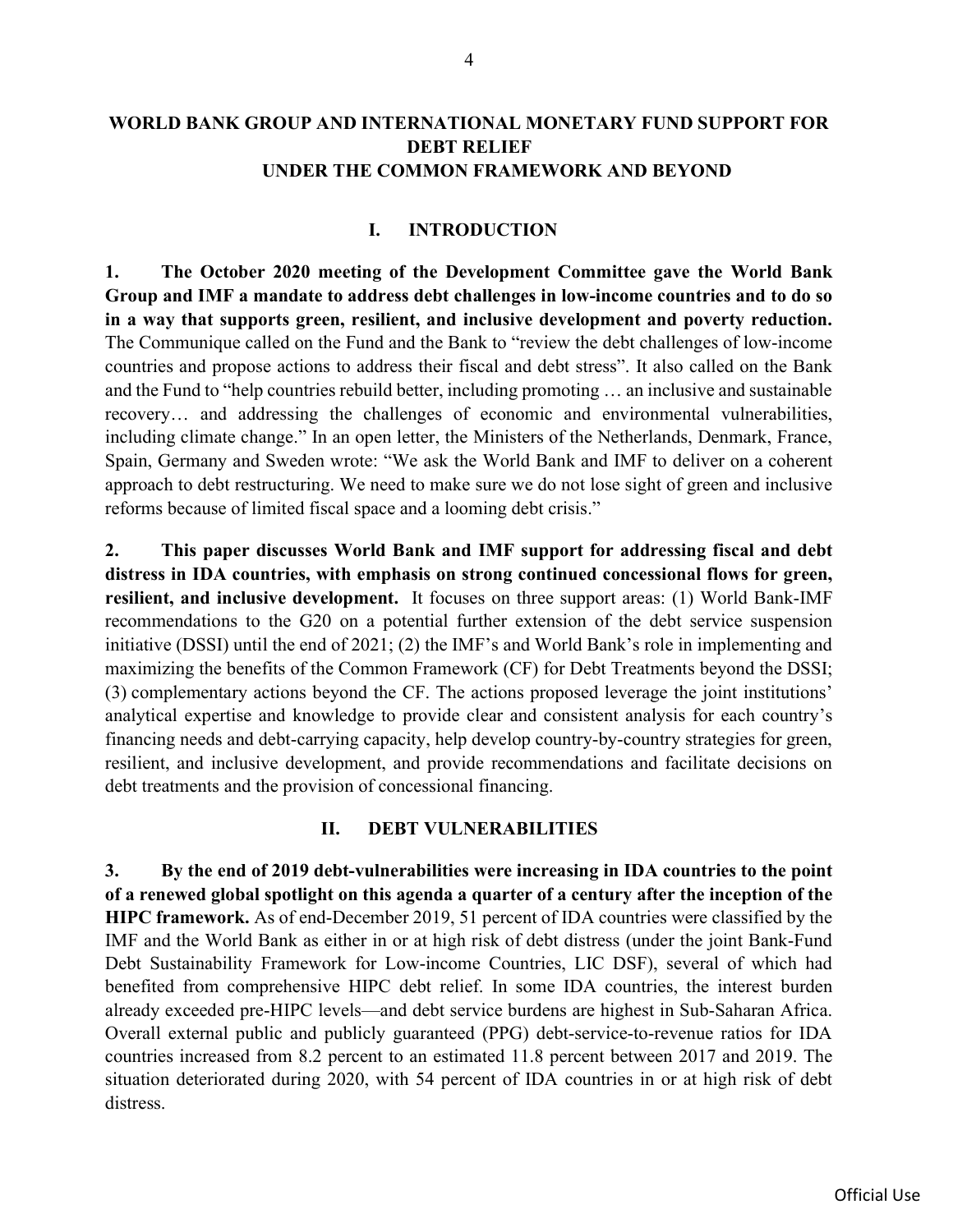4. In contrast to the early 2000's, a significant number of IDA countries face high external debt service payments over the medium term, which could impede their ability to support the recovery. Debt Sustainability Analysis (DSA) for most IDA-eligible countries in an unsustainable or near unsustainable debt situation show large breaches of liquidity indicators (external debt service-to-export or external debt service-to-revenue ratios). Of 17 countries with protracted breaches of solvency indicators under the baseline (defined as breaches of solvency indicators over 5 years and more), 12 are also accompanied by protracted breaches of liquidity indicators (defined as breaches of liquidity indicators over 5 years or more). Five more countries have protracted breaches of liquidity indicators only.



#### Figure 1. IDA-Eligible Countries: Risk of External Debt Distress

(2013 to mid-Feb 2021; share of countries with LIC DSA)

5. The private creditor landscape has changed significantly over the last 20 years, and domestic debt has also risen rapidly in several IDA countries. Until the late 1990s, IDA countries borrowed primarily from official Paris Club creditors and IFIs on concessional, standardized terms. Borrowing from commercial sources mostly took the form of syndicated commercial bank loans and suppliers' credits repayable in equal semi-annual installments at fixed interest rates. Since then, the number of creditors and diversity of lending instruments have expanded rapidly (including in bond financing), with many instruments having complex structures, variable interest rates, and acceleration clauses. Private creditors' claims have become tradeable, exposing borrowers to volatile market sentiment and rollover risks. Claims that are at least partly collateralized or secured constitute a significant share of external debt obligations of some borrowers. The median domestic debt-to-GDP ratio in IDA countries covered by LIC-DSFs has almost doubled between 2011 and 2019 (from 7 to 13 percent of GDP), with non-resident holdings of local currency debt in some LICs reaching levels normally observed in emerging markets.

Source: Joint Bank-Fund LIC DSF Database, February 2021. The high-risk category includes countries assessed to be in debt distress.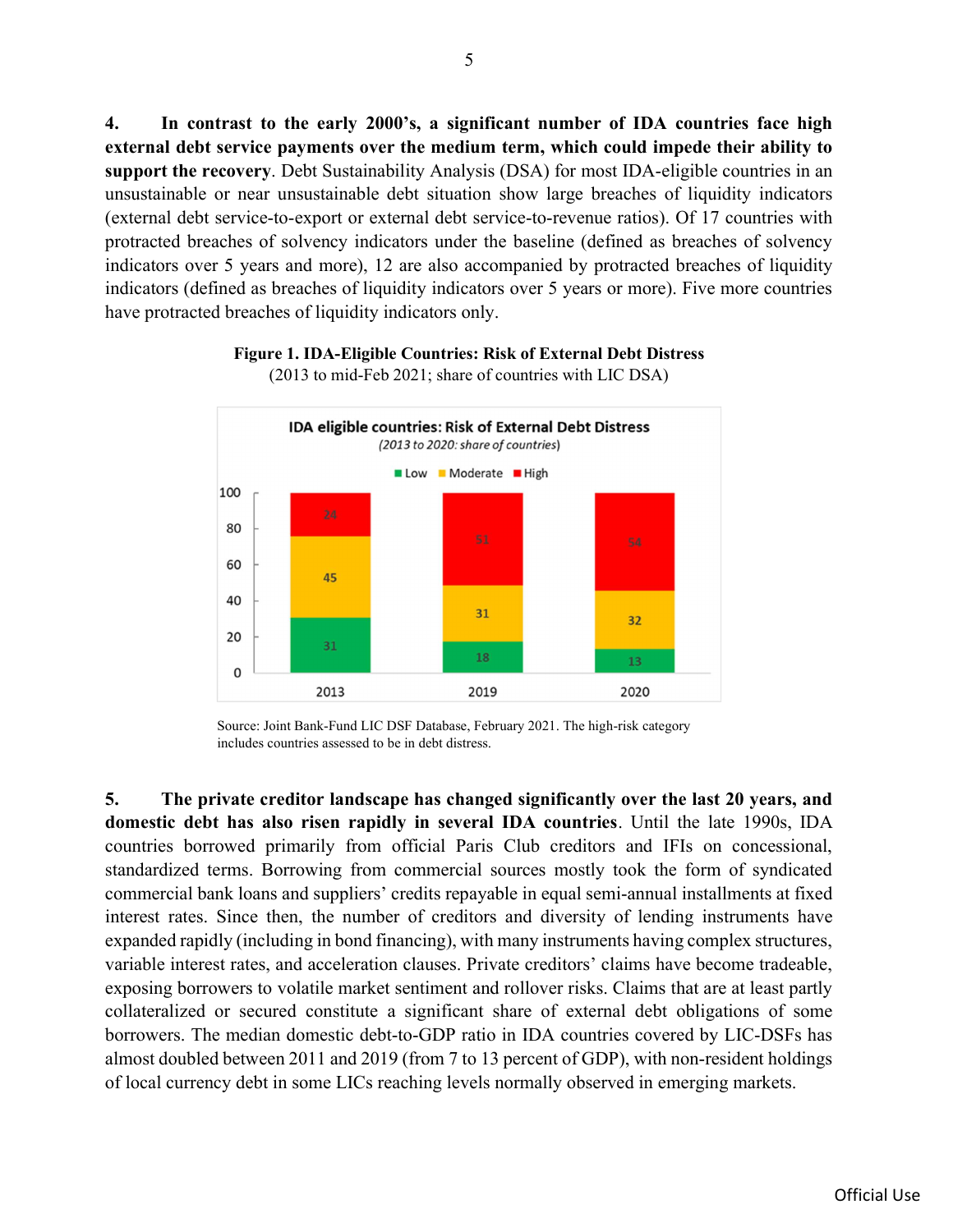#### III. SHORT-TERM BREATHING SPACE: DSSI EXTENSION OPTIONS

6. The World Bank, IMF and many other institutions have ramped up their support to respond to the health and economic impacts of the pandemic. The IMF and the WBG have significantly escalated their financial support for the poorest countries with the aim of providing significant positive net transfers. From April through December 2020, the IMF disbursed US\$18.5 billion (US\$ 16.4 billion in net transfers) to DSSI-eligible countries through its various facilities, including the CCRT. The World Bank (WB) committed US\$ 29.8 billion in IBRD and IDA financing to DSSI-eligible countries; its total gross disbursements to these countries (including IBRD, IDA and RETF) amounted to US\$19.6 billion, of which US\$5.8 billion on grant terms (US\$ 16.8 billion in net transfers). Financial support remains elevated in the first half of 2021.

7. The DSSI provided much needed additional fiscal space from debt service payments. The DSSI, endorsed in April 2020 by the Development Committee, the International Monetary and Financial Committee, and the G20 Finance Ministers, has been extended until end-June 2021 with the possibility to be further extended until end-2021. The DSSI has enabled a fast and coordinated release of additional resources to beneficiary countries that were severely affected by the COVID-19 crisis. The DSSI contributed to helping countries to respond effectively to the COVID-19 pandemic as it has been complemented by additional financing from the IMF, WBG, and other Multilateral Development Banks (MDBs). Given the severe and prolonged impact of COVID-19, the G20 agreed in October 2020 to extend the DSSI from end-December 2020 to end-June 2021 and to examine the need for a further extension in April 2021.

8. In these unprecedented circumstances, the DSSI continues to provide liquidity relief for the poorest countries in the world. In 2020, 43 countries benefitted from US\$5.7 billion (including participation by a national development bank participating as a private creditor) in debt service suspension from the initiative.<sup>1</sup> The six-month DSSI extension through June 2021 could provide up to US\$7.3 billion of additional debt service suspension (from the same group of creditors) for the 45 countries that were DSSI participants as of February 16, 2021.<sup>2</sup>

9. The DSSI has continued to progress in enhancing transparency of public debt. The IMF and the WBG are supporting the implementation of the DSSI, including through monitoring spending, enhancing public debt transparency, and ensuring prudent borrowing. The WBG has published detailed data on external public debt and potential debt service suspension amounts from the DSSI based on the WBG's International Debt Statistics (IDS) database. This type of debt transparency is a high priority for sustainable development and recovery from the crisis.

10. Some challenges were revealed during the DSSI implementation that have since informed the Addendum to the April 2020 Term Sheet. Challenges comprise, especially, inconsistent application of terms and conditions for DSSI participation. The Addendum to the

<sup>&</sup>lt;sup>1</sup>This estimate is based on information provided by G20 creditors as of November 2020.

<sup>&</sup>lt;sup>2</sup>This estimate is based on debt-service payments owed to all official bilateral creditors as per the WBG International Debt Statistics (IDS) definitions and classifications. These estimates are derived from monthly IDS projections based on end-2019 external PPG debt. 45 participating countries have requested the DSSI either in 2020 or 2021.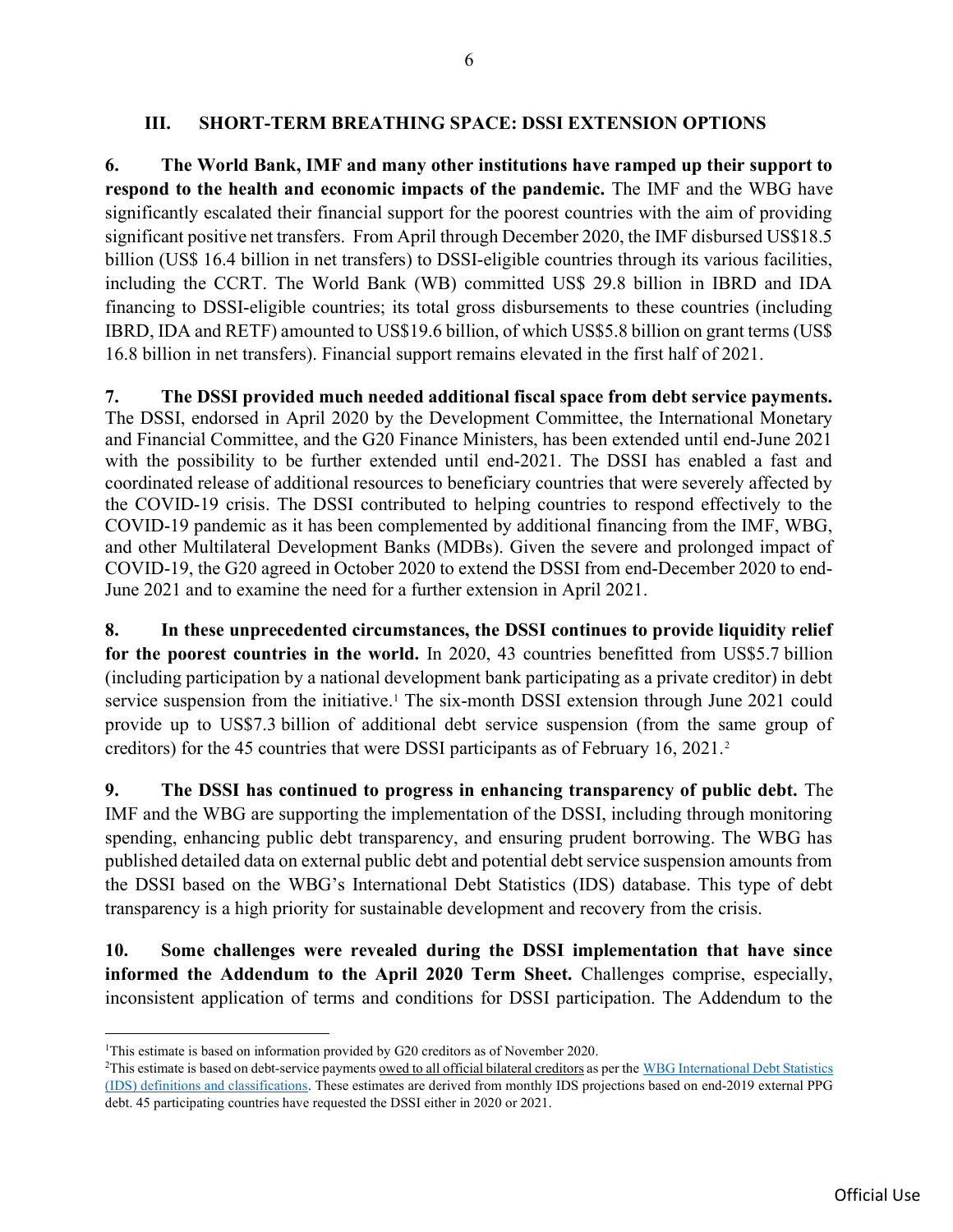April Term Sheet seeks to address some of the challenges by clarifying, among others, the treatment of arrears, the application of higher interest, fees and penalties, the relevant limits on non-concessional borrowing, and the treatment of the syndicated loans. The absence of private sector participation in the DSSI has been a further challenge, which is important in view of the growing share of debt to the private sector in IDA countries. In this respect, the CF endorsed by the G20 (see below) would improve debt treatment efficiency in a tailored way for countries with unsustainable debt, along with countries with sustainable debt but facing liquidity issues or high debt vulnerabilities, while supporting fair burden sharing between the official and private sectors.

11. As COVID-19 has continued to spread worldwide and the economic recovery remains exceptionally uncertain, a further extension of the DSSI up to end-2021 would help eligible countries meet their elevated financing needs and fight poverty.<sup>3</sup> Worldwide cases have multiplied, and new, more contagious viral strains have emerged. At the same time, developing countries and vulnerable populations risk being left behind in the global vaccine rollout. Liquidity needs are expected to remain high in 2021 and debt sustainability outlooks have deteriorated further. The economic outlook remains exceptionally uncertain at a time when many DSSI-eligible countries already have protracted breaches of DSA debt indicators. The World Bank estimates that to attain levels of vaccination coverage to interrupt virus transmission, Africa would need about US\$12 billion for vaccines and incremental costs for deployment, almost the same amount of official debt service deferred by current DSSI participants.

12. A comprehensive strategy—needed to address DSSI-eligible countries' financing and debt challenges—will take some time to implement. The IMF and the WBG are looking at ways to scale up concessional financing. The WBG has heavily frontloaded its resources to respond to IDA-eligible countries' most pressing needs in FY21 and is supporting countries' efforts to develop and implement their COVID-19 vaccination programs. It has started on the advanced IDA20 replenishment working closely with IDA Deputies and shareholders. The IMF is examining options to increase its concessional lending capacity, as well as a general allocation of new SDRs. While some measures can be effective immediately, others may take longer. The efforts on the financing side should be complemented by measures that directly address DSSI-eligible countries' growing debt vulnerabilities. In making their decision on a possible further extension of the DSSI, G20 creditors should consider the best ways to leverage all available tools, including a further DSSI extension until end-2021 and the CF endorsed by the G20 in November 2020.

13. A key consideration for a further extension of the DSSI by six months should be its possible role in paving the way for a smooth and effective implementation of the CF. The DSSI is a rapid liquidity response tool that was introduced temporarily as an emergency response to the pandemic. So far, private creditors have not participated in the DSSI on a voluntary basis, limiting the benefits of the initiative. In addition, the DSSI does not provide incentives for

 $3$  A joint IMF-WB note for the G20 is being prepared with a fuller analysis of the economic and financial situation of the DSSIeligible countries, the experience with DSSI implementation, the observance of commitments made under the DSSI, the liquidity needs of DSSI-eligible countries and trends in their debt sustainability indicators, together with developments in LIC financing and debt treatments.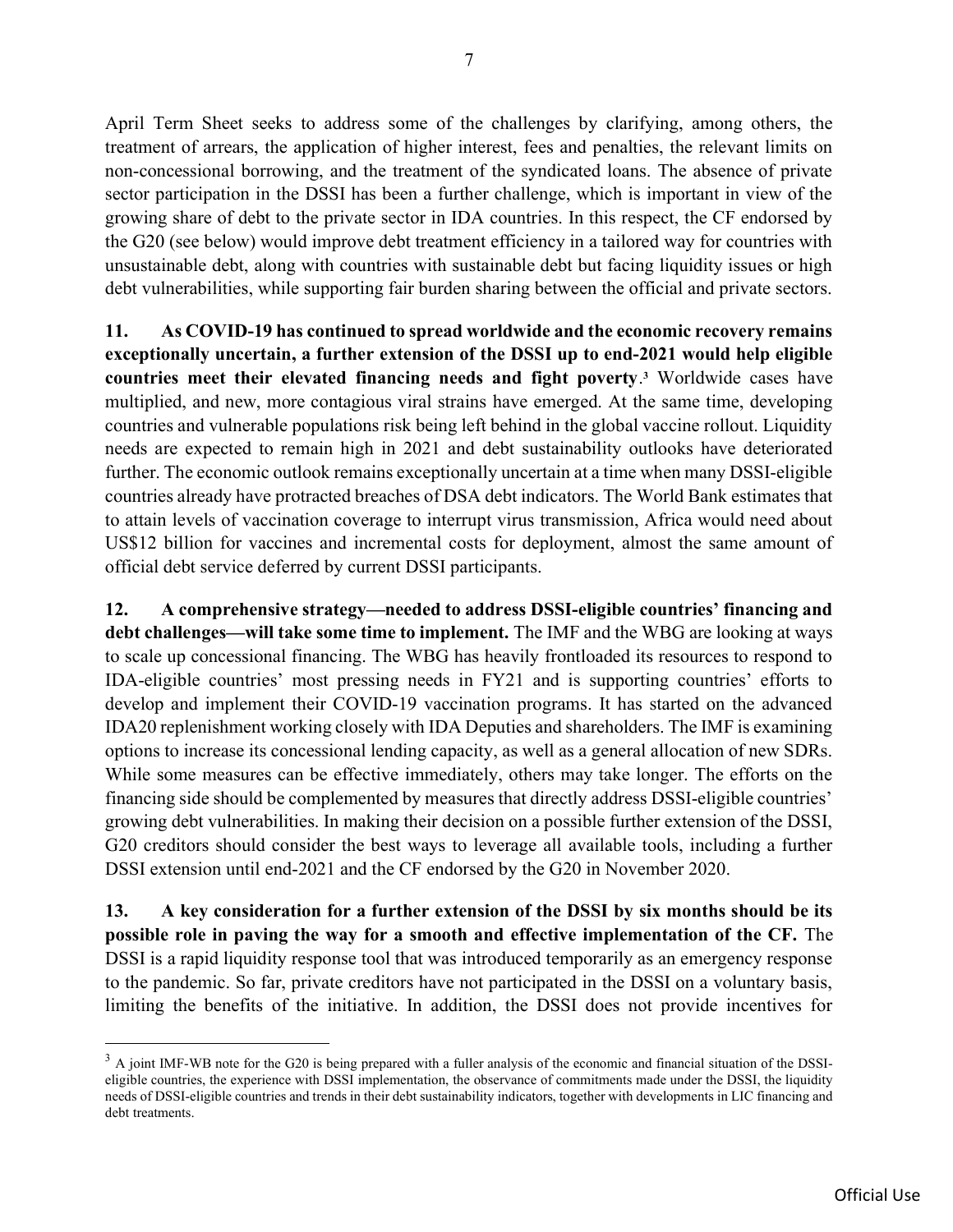countries to address debt levels where needed; risking to prolong unsustainable debt situations. It also contributes little to resolving protracted financing gaps. The CF aims at addressing these issues. However, at the early stages of its implementation, low income countries are still building their understanding of and confidence in the CF, which could limit its initial utilization relative to their needs. Therefore, a DSSI extension would help to provide countries with additional resources to address critical financing needs during the crisis, including related to the vaccine roll-out, while the CF becomes fully operational and is credibly established as an effective tool.

14. In this context, three options of the DSSI extension could be considered. These options would to a different extent address issues related to; (i) providing continued support to countries during this crisis; (ii) providing incentives for resolving unsustainable debt situations or protracted financing gaps; and (iii) ensuring a smooth transition towards the implementation of a CF. These options include:

- **Option 1. A six-month extension of the DSSI for all DSSI-eligible countries.** This option would avoid a gap in international support to DSSI-eligible countries and provide more time to establish the CF as an effective tool that can replace DSSI liquidity support while also delivering deeper debt relief when needed. It also allows time to implement concessional financing initiatives and a possible new SDR allocation. This option may, however, delay difficult-but-necessary restructuring decisions for some countries. So far, only three countries have requested a CF treatment, although 35 out of the 66 DSSI-eligible countries that use the LIC DSF are now assessed to be at high risk of debt distress or in debt distress. In addition, this option does not address G20 creditors' concerns about the lack of private creditor participation in the DSSI or debtor concerns about inconsistent DSSI implementation.
- Option 2. A six-month partial extension of the DSSI for those DSSI-eligible countries that have (or have requested) an IMF UCT-quality arrangement. This option avoids postponing a debt treatment for countries with unsustainable debts since the IMF can provide program support only for countries whose debts are sustainable. The total number of DSSI-eligible countries supported by a UCT-quality arrangement (currently 14) is expected to rise as 13 additional DSSI-eligible countries have already submitted a request. Similar to option 1, this option will provide time for the CF to be operationalized and better understood by debtors and financial markets, including for it to be more widely used to provide liquidity relief through debt reprofiling or rescheduling. While some countries may respond to the incentive to request an IMF UCT-quality arrangement, it may prevent some countries from benefitting from the DSSI, including because of domestic or external political factors, even as their fiscal space is more limited.
- Option 3. No further DSSI extension. This option would likely encourage more debtor countries to request an IMF UCT-quality program, as well as possibly a CF debt treatment, while increasing the urgency for creditors to implement the CF. It would also promote equitable burden sharing among creditors and provide more tailored debt treatments.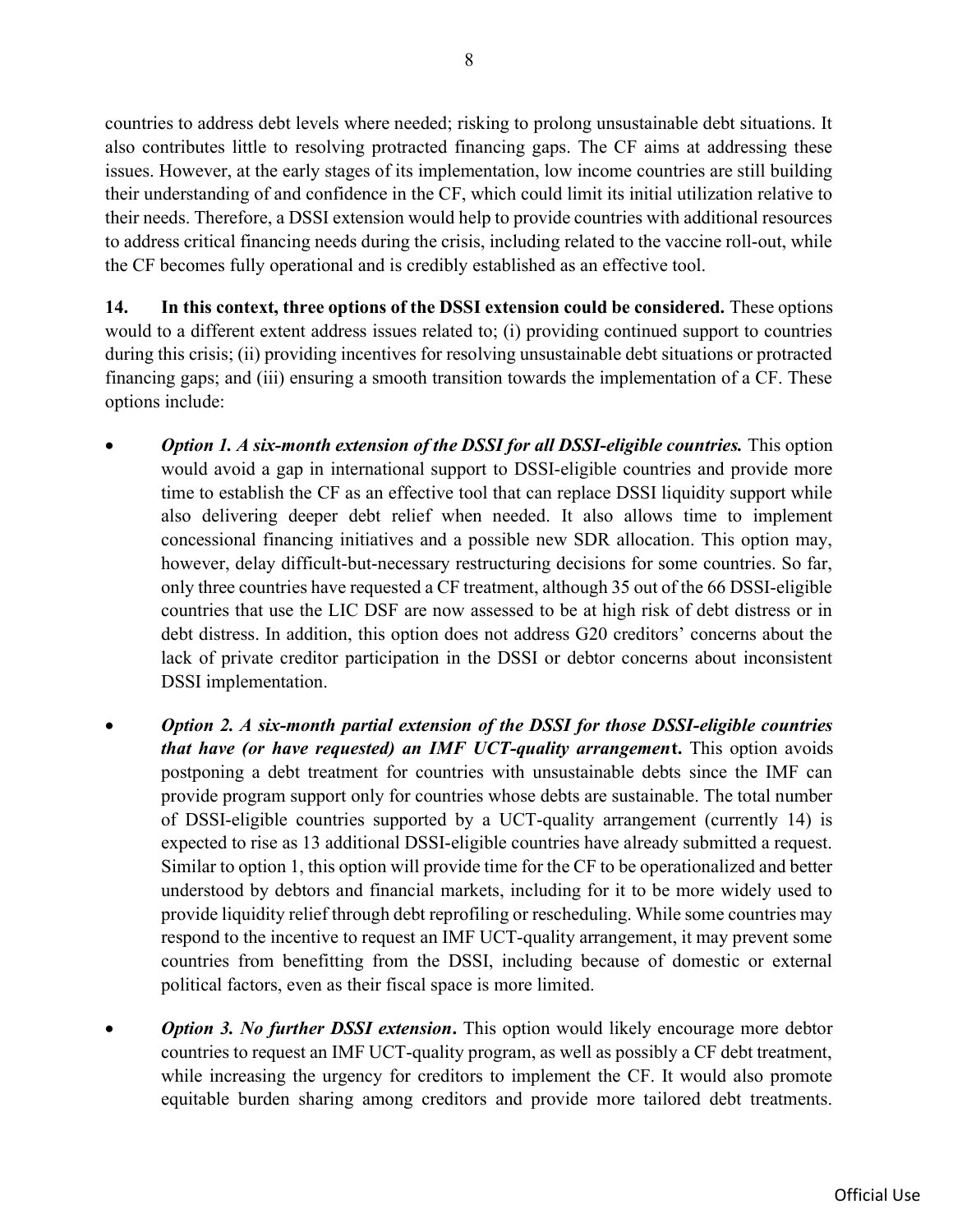However, it could contribute to financing difficulties in some countries, especially if the CF and other steps to enhance LIC financing take time to implement. Moreover, some countries currently benefitting from DSSI may not be prepared to request an IMF-supported program within the coming months, including because of domestic or external political reasons, in which case they also could not soon access the CF.

15. Taking all factors into consideration, while option 2 is most closely aligned with the broader strategy to comprehensively address countries' debt challenges and ensure countries can service their debt in the future, option 1 could come close to achieving the same outcome if the  $G20$  were to publicly commit that this is the last extension of the  $DSSI$ . Option 1 would imply an extension on the same terms as the earlier DSSI extension through June 2021, thereby entailing a simple and predictable process for DSSI-eligible countries. Under option 2, the requirement of a request for an IMF-supported UCT-quality program could prevent some DSSIeligible countries from participating, although reduced DSSI support for some countries would be less costly if a timely general SDR allocation were implemented. A G20 announcement that this is the last extension of the DSSI would incentivize countries to move toward more permanent solutions to their debt situations, including through CF debt treatments, while providing some needed flexibility and liquidity to countries that are still coping with the fallout of the COVID crisis.

### IV. TAILORED DEBT TREATMENT: MAXIMIZING THE IMPACT OF THE COMMON FRAMEWORK

16. The Common Framework introduced by the G-20 recognized that, while critical, short-term measures alone are not able to address unsustainable situations or protracted financing gaps. Prompt, durable, and comprehensive debt relief by official bilateral and commercial creditors will be key to deal with unsustainable debt<sup>4</sup> and to support countries with large and protracted financing needs. Such comprehensive yet case-by-case debt treatments can support essential public spending during a longer-than-expected recovery. The human and economic disruptions brought by the pandemic rule out fiscal consolidation as an immediate option to deliver sustainable debt trajectories. Once the recovery is underway, gradual fiscal consolidation will become necessary in many cases, but this must be undertaken in ways that not only protects essential social spending, including health and education spending, but also allows appropriate levels of public investment. In many IDA countries, this is unlikely to be feasible unless supported by grants or additional debt treatment, including debt rescheduling.

17. The Common Framework offers a structure for guiding agreements on debt treatments for eligible countries. It aims at providing debt treatments—including deep debt reductions when needed—to countries eligible under the DSSI. Key technical aspects of the CF have already been defined, including a cut-off date for debt eligibility (March 24, 2020), broad

<sup>&</sup>lt;sup>4</sup> See Carmen Reinhart and Christoph Trebesch (2016) "Sovereign Debt Relief and its Aftermath", Journal of European Economic Association, February 2016.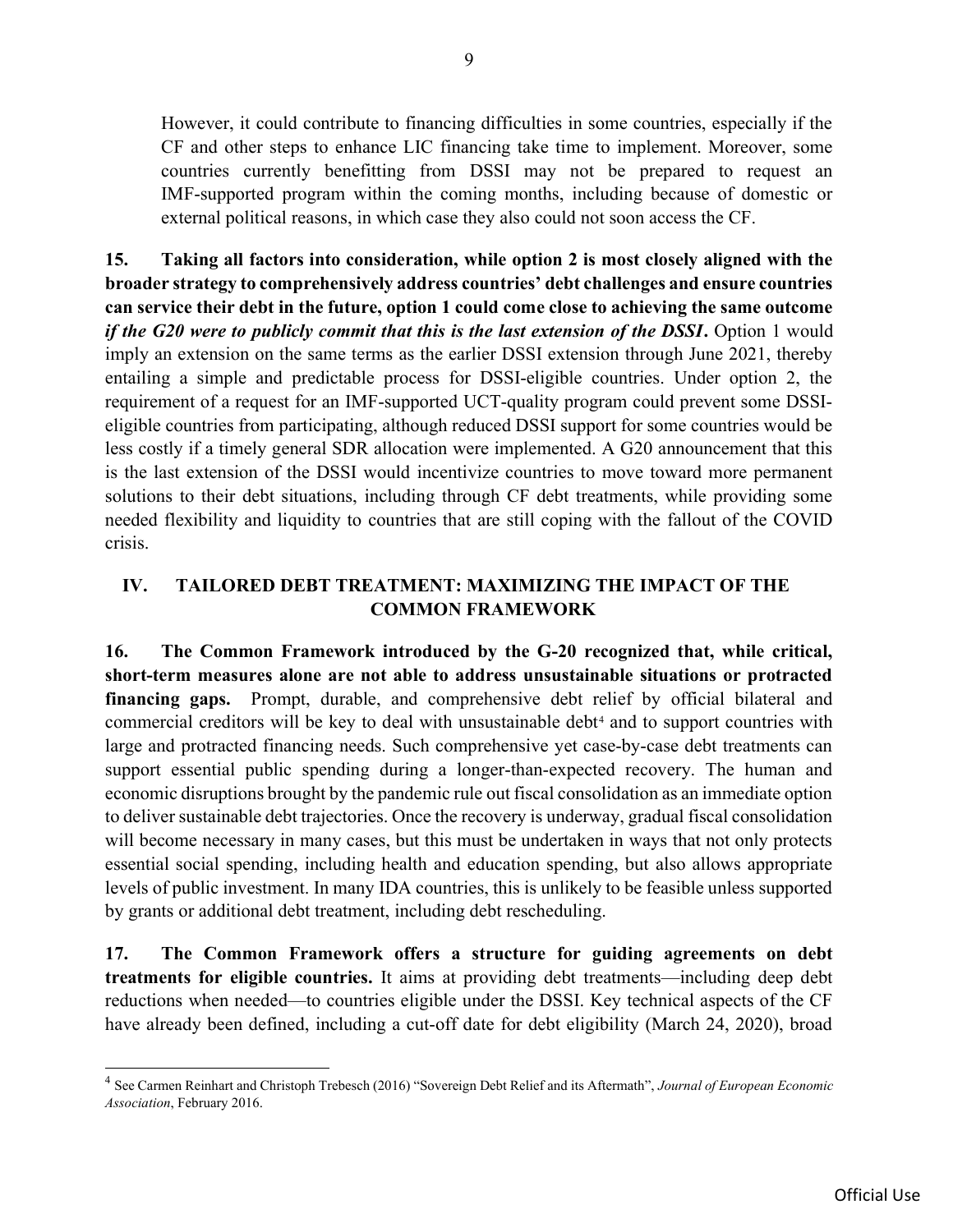participation from all official bilateral creditors, and the requirement that the debtor seek comparable treatment from all its other official bilateral creditors and private creditors—a critical factor to ensure adequate burden sharing.

### 18. In the last three months, the G20—in collaboration with the Paris Club Secretariat, the IMF, and the World Bank—has made progress in operationalizing the CF:

- The CF specifies a process "initiated at the request of a debtor country". The eligible country is required to send a formal request for debt treatment to all its G20 creditors as well as its Paris Club (PC) creditors (through the PC Secretariat).
- Once the formal request has been received, a dedicated creditor committee is formed. The committee acts as a group and decides by consensus. Members of the committee will have the authority to engage with other creditors, share relevant information, and provide financing assurances to the IMF on behalf of their respective authorities.
- The committee's tasks are to negotiate a debt treatment informed by the technical analysis and options included in the joint World Bank-IMF DSA and consistent with the parameters of a UCT-quality IMF-supported program, thereby facilitating the approval or implementation of that program. It also concludes a "Memorandum of Understanding" (MoU) with the debtor country at the end of the negotiation. The debt treatment parameters laid out in this MoU guide bilateral negotiations for all G20 official bilateral creditors and form the basis of the comparability of treatment requirement applied to all remaining creditors.
- IMF and World Bank staff attend the meetings of the creditor committee as observers to provide technical input and information, in particular on the macroeconomic and financial situation of the debtor country, as well as on the status of Fund and Bank's engagement with the country.

19. Successful implementation of the CF for the initial cases of Chad and Ethiopia is critical to its broader success in overcoming the diverse debt challenges of low-income countries. Timeliness is key as both countries have pressing needs for financial support in the current crisis conditions. But timeliness cannot come at the expense of achieving a debt treatment that is insufficient to durably address the needs of each country. Achieving both these goals will require cooperation of official creditors that is unprecedented in scope to overcome roadblocks that could lead to delays. Hence, the strong support of the G20—and of the IMF and the World Bank in their roles under the CF—will be essential. Success will benefit Chad and Ethiopia immediately, and will lay the basis for countries facing similar challenges to have confidence in seeking a debt treatment under the CF sooner rather than later.

### 20. Maximizing the impact of the CF entails using it to support all debtor countries that can benefit: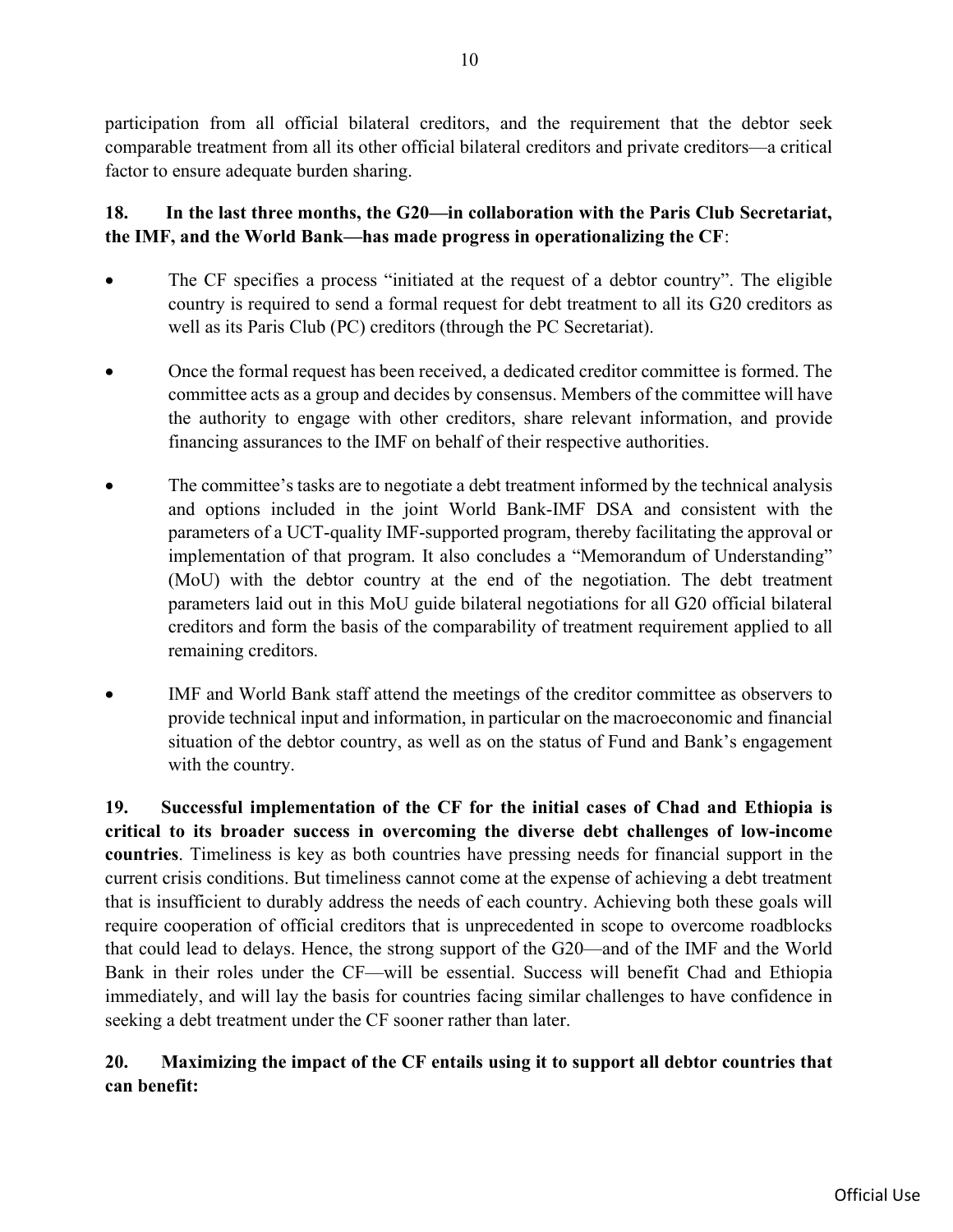- It is well recognized that the CF can coordinate debt treatments for DSSI-eligible countries with deeply unsustainable debt, where a debt reduction in net present value terms is often required to restore sustainability. Resolving unsustainable debt burdens is critical for the country to return to the sustained growth necessary to reach its development goals.
- But the CF also has the potential to play a broader role in supporting countries to recover from this unprecedented crisis. Even countries with sustainable debts are often facing large financing needs not only in 2021, but also in subsequent years. These will be challenging to meet without forcing faster-than-ideal fiscal adjustment. Furthermore, some IDA countries in which debt is still considered sustainable face high risks from elevated debt service ratios. In these circumstances, a rescheduling of debt service falling due in coming years can do much to ease financing pressures and facilitate a more gradual adjustment while protecting priority spending. At the same time, it is important not to undertake rescheduling alone when a deeper restructuring is needed.

21. The IMF and the World Bank must facilitate the success of the CF by supporting the implementation of comprehensive and durable debt treatments, based on the Joint World Bank-IMF Debt Sustainability Framework for Low-Income Countries (LIC-DSF). It is critical to ensure that both debt sustainability assessments and the envelope for the debt restructuring derived from these assessments are realistic, especially in recognition of the exceptional uncertainty surrounding macroeconomic assumptions in the pandemic environment. The IMF and the World Bank can contribute to this by ensuring that the macroeconomic and policy framework underpinning debt sustainability assessments is realistic and leaves sufficient room for priority social spending. WBG and IMF staff will present their views on these issues to the creditor committee, with the IMF taking the lead on medium-term macroeconomic projections and feasible medium-term economic policies, and the World Bank on longer-term growth prospects and structural reforms. The debt restructuring envelope will generally be sufficient to place countries at least into the category of moderate risk of debt distress over the medium term (or by the end of the IMF program period in IMF exceptional access cases), with the appropriate buffers (space to absorb shocks) to be determined case-by-case taking relevant economic risks into account, based on the joint WBG-IMF LIC-DSF and IMF program parameters. Sufficiently deep and comprehensive restructurings are essential to prevent the debtor from quickly relapsing into renewed economic and social stress, and also to attract new financing.

22. The success of debt restructuring also hinges on sound policies, mobilizing adequate financing, and structural reforms to durably contain debt vulnerabilities. A durable solution to debt distress will allow the World Bank, to deliver a larger share of its highly positive net flows in the form of quick-disbursing Development Policy Financing, consistent with its operations policy parameters. IMF program and WB DPF design must ensure that policies to put government finances on a sound footing support sustained inclusive growth by protecting essential social spending and through domestic resource mobilization. Providing new financing, predominantly on concessional terms, is critical during the restructuring phase and beyond, given very large financing needs and because some countries may lose access to private sector financing during the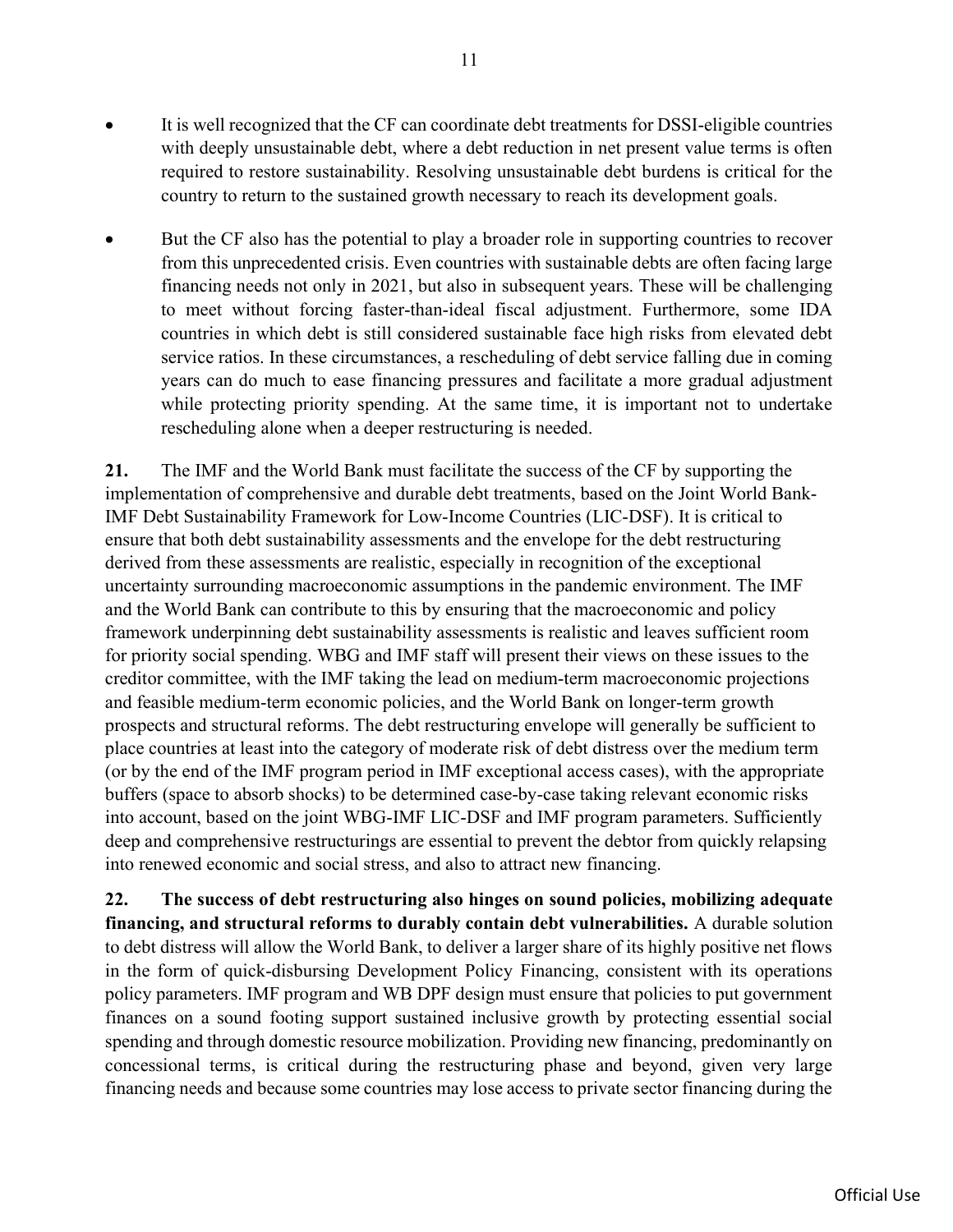debt treatment phase. Sustained policies to improve debt management capacity, fiscal management, including related to domestic resource mobilization, spending composition and spending quality, and debt transparency are needed to accompany debt relief. Well-coordinated implementation of the recently reformed IMF Debt Limits Policy and the Bank's new Sustainable Development Finance Policy (SDFP) will be key to incentivize and build capacity for prudent debt management.

### 23. The WBG and the IMF can also support the implementation of the CF through several additional channels:

- Comprehensive and reliable public debt information. A sovereign debt treatment requires comprehensive disclosure of public debt in order to assess the nature and depth of treatment needed and give the creditors confidence in inter-creditor equity. The WBG and the IMF will facilitate debtors' efforts to provide these data and reconcile them with creditors' debt data to ensure their accuracy and comprehensiveness. Reconciled public debt data would need to be fully disclosed by the creditor and creditor groups. Active and timely data delivery from all creditors will be needed to perform this task.
- Debt Reduction Facility (DRF) of the WBG. The scope of the DRF was recently expanded to better meet the needs of IDA countries because of growing debt challenges. First, country eligibility was expanded to include all IDA-only countries and IDA-blend small states. Second, its scope was expanded to support the financing of legal and financial advisory services for external debt reduction operations and to support other assessments of contractual obligations in sizeable, complex debt and debt-related transactions. This support can play a critical role in enabling countries to develop and implement an effective strategy to engage with private creditors to ensure their participation in the debt treatment.
- Communications with country authorities as well as with the broader public. Communications by the G20, the Fund, and the World Bank have understandably given prominence to the role of the CF in resolving unsustainable debt. Yet, many countries with high financing needs but still sustainable debt could benefit from CF rescheduling or reprofiling, as this could enhance their fiscal space, smooth consolidation, and help limit financing stress. Making this option better known could help moderate market and credit rating agency reactions to CF requests and avoid discouraging countries from seeking a CF treatment for rescheduling purposes.
- Coordination with other institutions providing support in areas relevant for CF implementation. This will be particularly important in areas where direct support from the WBG and the IMF is either not possible or limited. Specific challenges that CF-eligible countries may encounter when dealing with non-official creditors could include: (i) how to engage with creditors to determine the validity and value of their claims; and (ii) dealing with potential legal actions. Most CF-eligible countries have limited "in-house" capacity to address these challenges.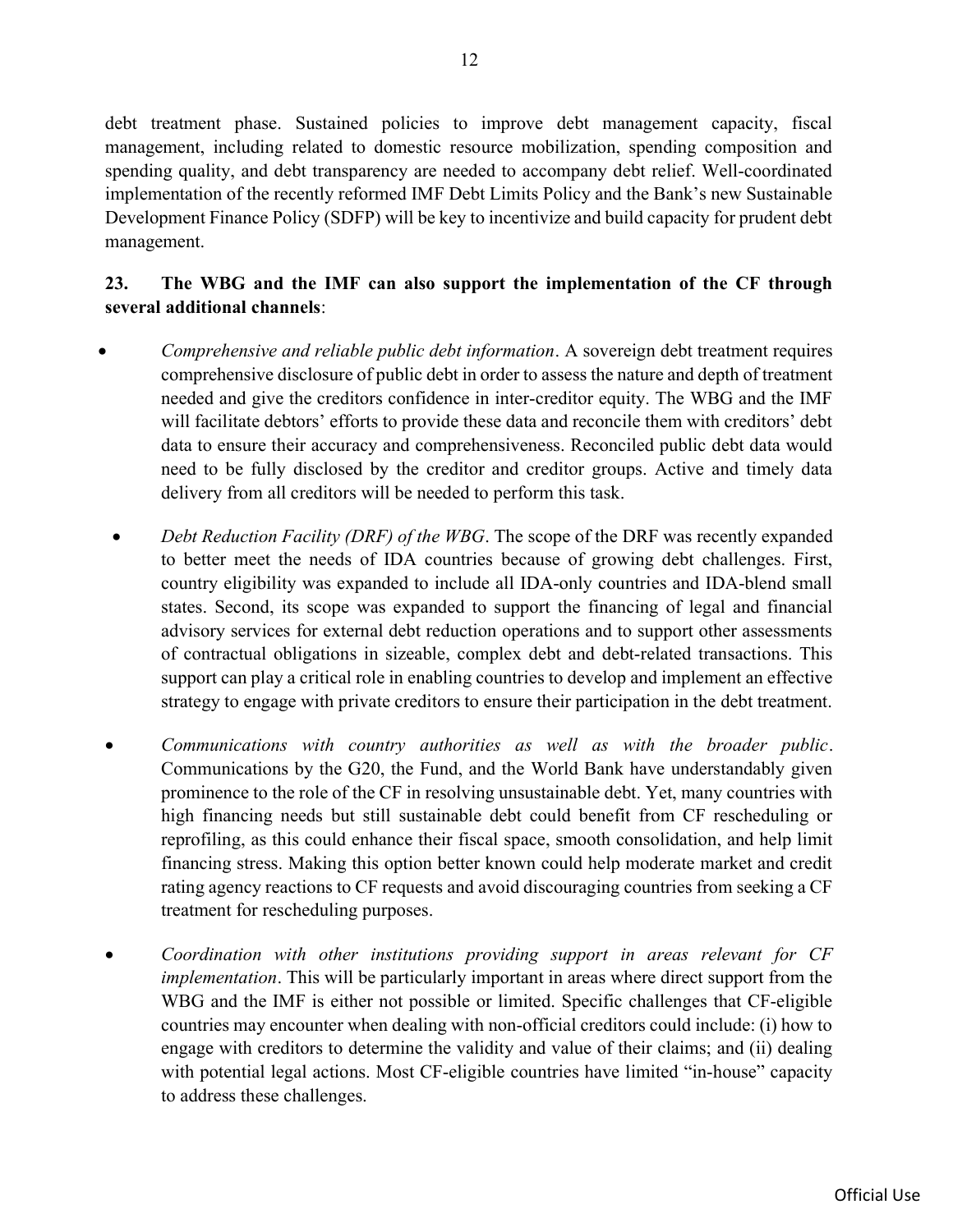### V. COMPLEMENTARY ACTIONS BEYOND THE DSSI AND COMMON FRAMEWORK

24. The Bank and the IMF are supplementing their support to DSSI and CF implementation through additional channels, recognizing the need for a holistic approach to the challenge of containing debt vulnerabilities, and the importance of continued access to concessional resources to finance priorities for green, resilient, and inclusive development (GRID). Strengthening fiscal positions and access to new financing will be critical during the restructuring phase and beyond, given very large financing needs, and to address possible concerns about losing access to private sector financing during the debt treatment phase. Sustained policies to improve debt management capacity, domestic resource mobilization, fiscal management, and debt transparency are needed to accompany debt relief, as is comprehensive and reliable public debt data.

25. Meeting countries' GRID priorities calls for significant financial resources at a time of fiscal constraints and debt vulnerabilities, emphasizing the need to augment all sources of finance and using them effectively. This includes direct private sector funding especially non-debt flows, domestic revenue mobilization, and development financing. Strengthening fiscal positions include expenditure and revenue measures. There is scope for reforms that have both economic and environmental benefits via improvements in allocative and spending efficiency. On the expenditure side, improving public spending and investment efficiency, quality of public procurement, and accountability can ensure that expenditures yield high growth dividends and offset the impacts of fiscal consolidation. Emphasis can be given to green priorities and private sector solutions, including green stimulus packages with significant multiplier effects. On the revenue side, measures could include reshaping tax systems – i.e. broadening tax bases, enhancing progressivity (e.g. wealth tax), reforming subsidies, taxing carbon emissions and consumption of fossil fuels, and addressing tax avoidance. Policies and regulations that "green" the financial sector, such as disclosure and reporting requirements, with public-private partnership playing an important role in directing private investments to GRID, are important.

26. The IMF and the WBG play a role in advising members on policy options for addressing these fiscal constraints, helping client countries to mobilize private capital, and creating green investment opportunities. In addition to expenditure and revenue measures, countries with non-zero limits on non-concessional borrowing may consider green bonds where financial markets are sufficiently developed, and the mobilization of climate finance (e.g. IDA20, Climate Investment Funds), which countries can leverage to support GRID-type interventions. The IFC is also working with private sector players in need of refinancing or balance-sheet restructuring, while positively influencing their environmental footprint.

27. Most importantly in the current environment, the WBG, the IMF, and other partners will need to continue providing increased concessional flows to support LICs' ability to recover from COVID-19 and finance GRID. This includes continued access to concessional credits and grants, particularly for countries applying to the CF. Sustaining a high level of positive